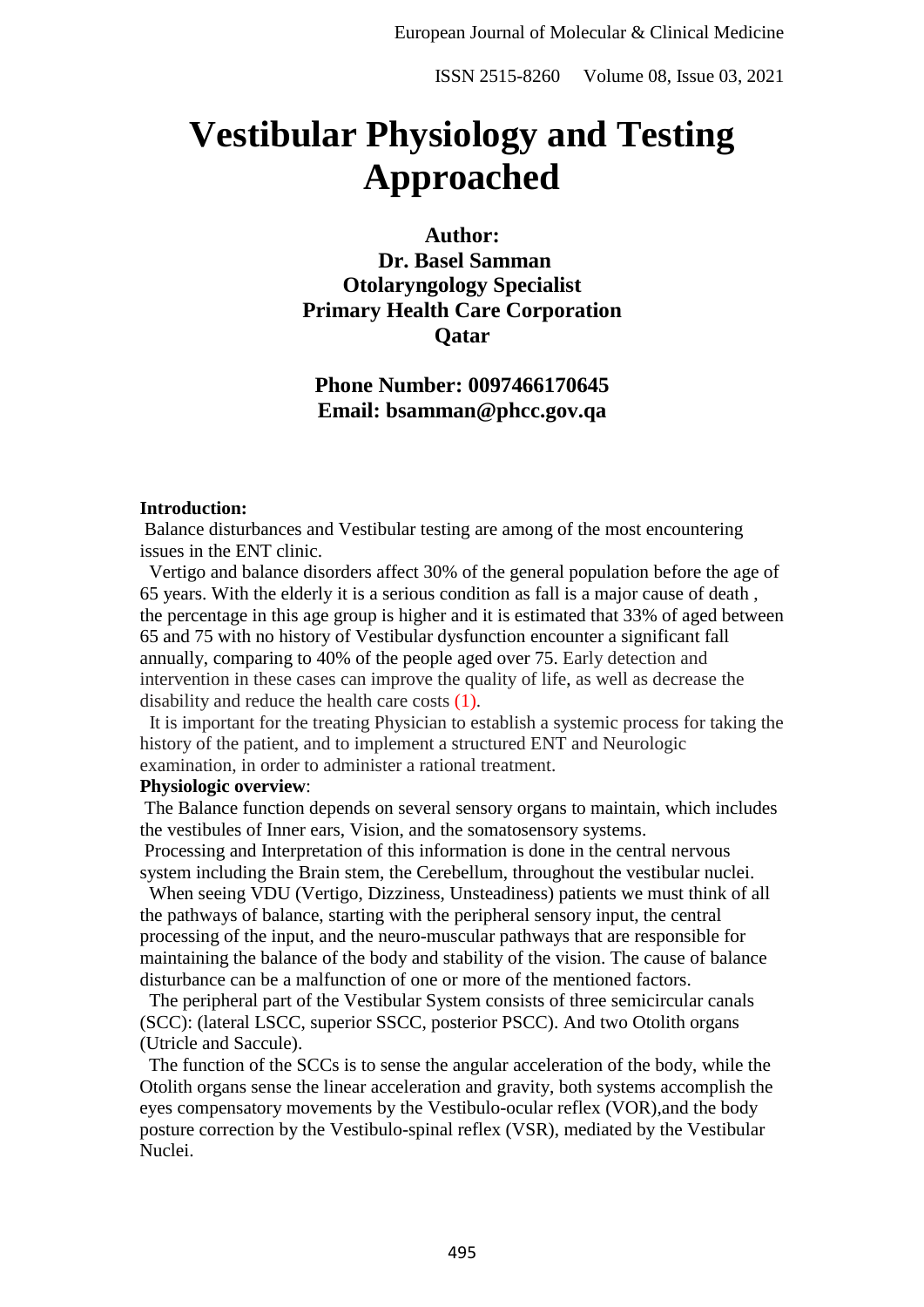The central parts of the Vestibular system consist of the Vestibular Nerves, Vestibular Nuclei, and the Cerebellum.

 The anatomy of the semicircular canals and the (Utricle\Saccule) is unique to insure the sense of movements in all directions.

The SCCs are orthogonal (perpendicular) to each other in one side.

 The PSCC and SSCC are 45 degrees off the sagittal plain, and the Posterior canal on one side is parallel (paired) to the Superior canal on the other side, and vice versa Fig. 1, that means when one canal is exited the other pairing canal is inhibited, this can be an explanation of restoring function after unilateral vestibular loss, as there will be compensation of function by the pairing semicircular canal on the other side. (1)



Fig 1 SCCs Perpendicular in each side, Pairing SCC.

 The Lateral canals on both sides are on the same plain and are inclined 30 degrees, so as the anterior crus of the semicircular canal is higher than the Posterior crus when the head is in upright position, when we extend the patient's head 60 degrees backwards (patient sitting upright), the Lateral Canals will be in a vertical plain, and this is useful for the Caloric Test as will be explained later. Fig 2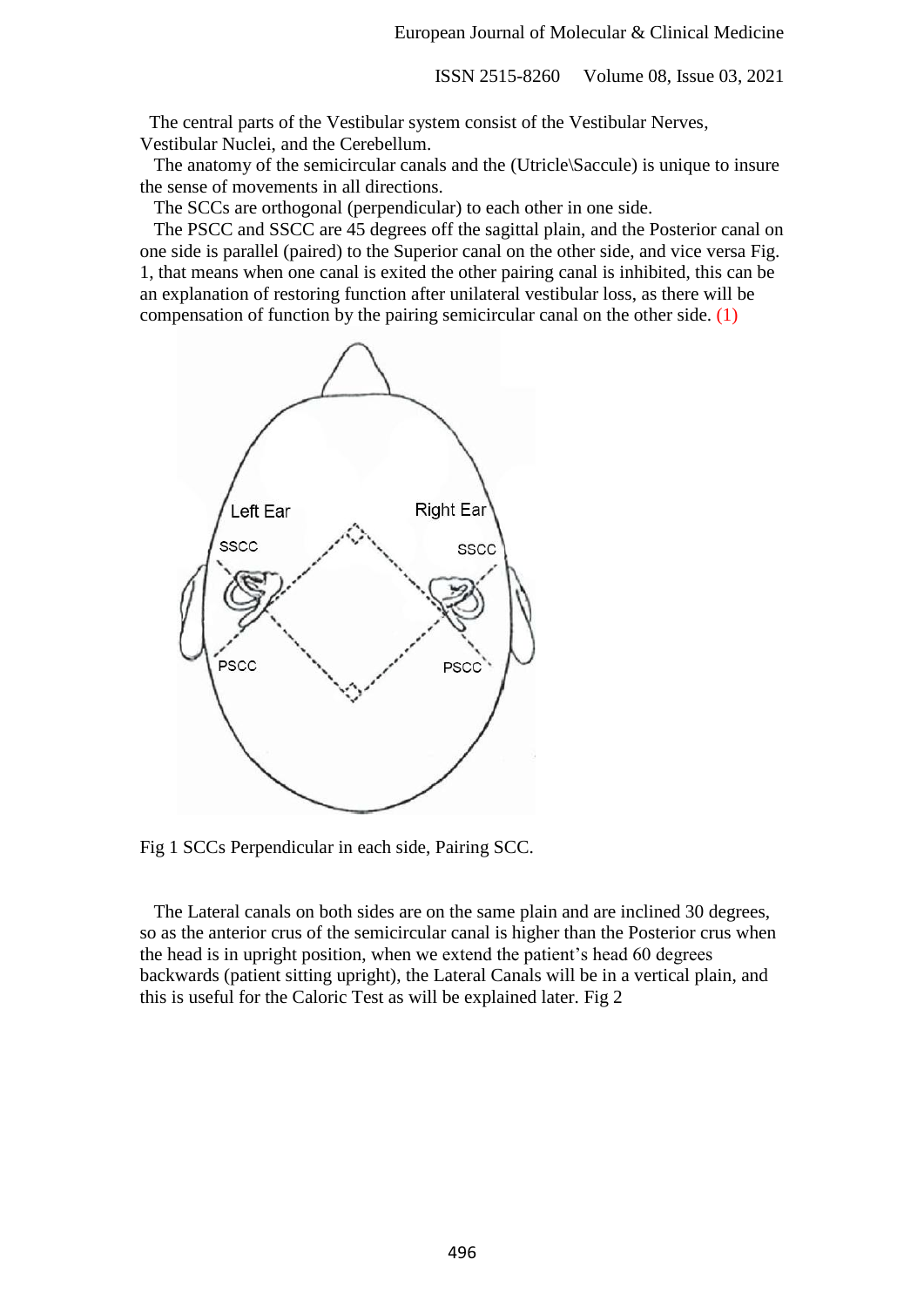

Fig 2 LSCC's Position for Caloric Test

 The Utricle's organ of balance is in a horizontal plain (responsible for the sense of movement in the horizontal plain), and the Saccule's organ is in vertical plain (responsible for the sense of movement in the vertical plain). Fig 3



Fig 3 Utricles and Saccules

 The sensory structure in the Semicircular Canals is the Cupula, located in the dilated end of the SCC called the Ampulla. The Ampulla is at the anterior end of the LSCC, at the anterior end of the SSCC, and at the inferior end of the PSCC. Fig 4 **Ewald's three laws**:

First law: The path of nystagmus generated by a SCC is in the same plane of that particular SCC.

Second law: Based on experiments conducted on the LSCCs states that ampullopetal (endolymph flow from the SCC through the Ampulla to the Utricle) is excitatory to the vestibular nerve, and ampullofugal (endolymph flow from the Utricle to the semicircular canals through the ampulla) is inhibitory.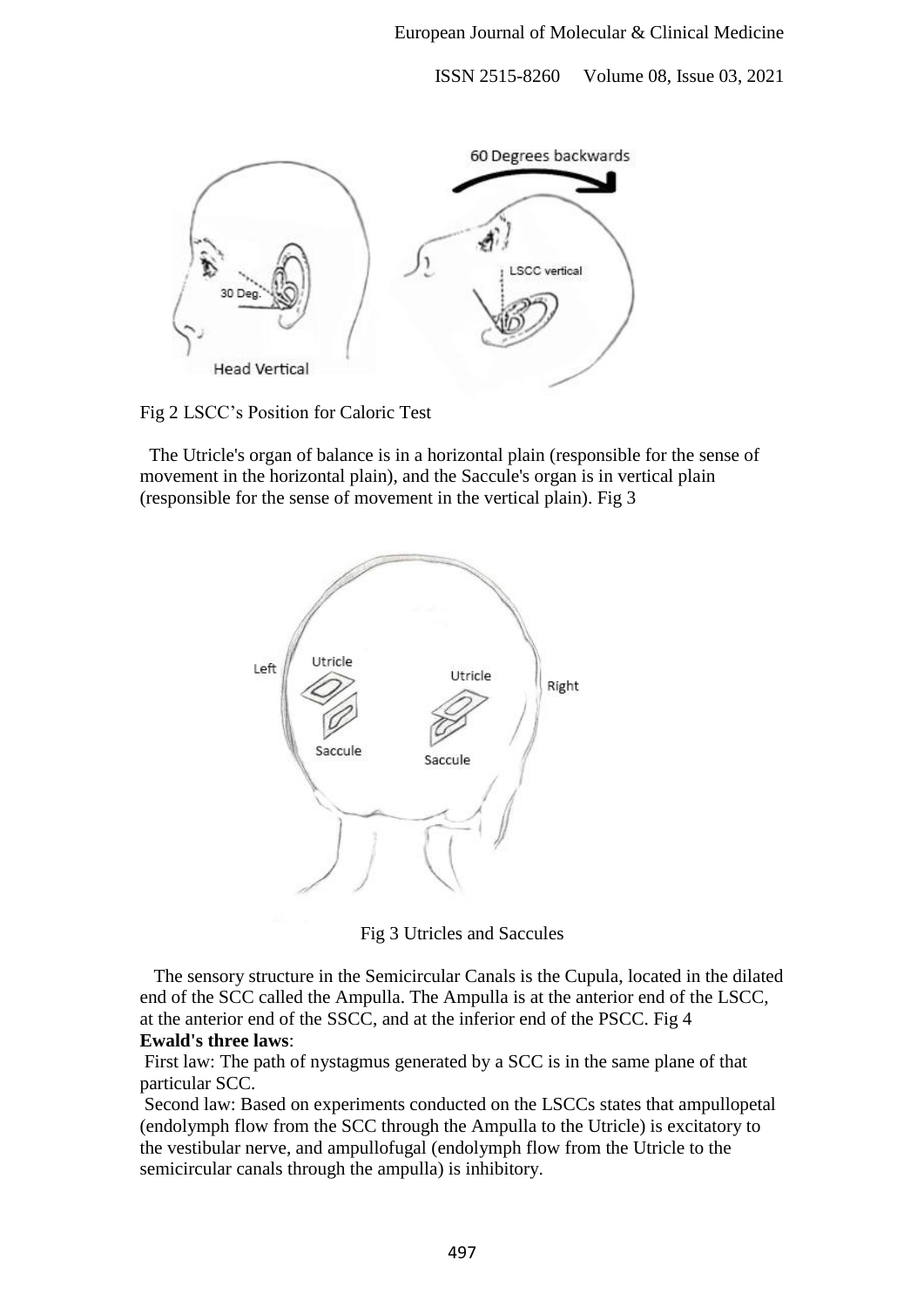Third law: Based on experiments conducted on the vertical (SSCCs and PSCCs), found that ampullofugal endolymph flow is excitatory, and ampullopetal endolymph flow is inhibitory.  $(2)$  Fig 4



Fig 4 SCCs response to rotation

 We must know that each afferent neuron from these balance sensory organs in the Inner Ear has a baseline firing rate, the excitement of this neuron causes increase of this firing, and the inhibition causes decrease in the firing, so if we compare both vestibules of the body to an airplane engines, when there is (a unilateral vestibular loss) it acts as if one airplane engine is working less or stopped, so the body and eyes shift to the vestibular deficient side, and the airplane to the side of the deficient engine. This rule helps a lot in determining which vestibule is less functioning.

 Nystagmus is the repetitive, uncontrolled movements of the eyes in response to vestibular or neurological pathologic stimulation; it can be Jerk (has fast and slow components), or Pendular (same speed in both directions). It can also be described as (Horizontal, Vertical, and Torsional). The direction of the Jerk Nystagmus is (by definition) the fast component movement of the eyes following the slow component movement. Actually the slow component represent the balance between the firing of the two vestibules (the eyes shift to the weakened firing side), while the fast component is the eye's compensatory movement to restore the original vision field, mediated by central nervous mechanism, (4) In other words the stimulation of a vestibule in a specific direction drives the eyes and the body to the opposite direction in the same plane of the stimulated SCC.



Fig. 5 explains the directions of head movements in relation with the excitement of the relevant SCC: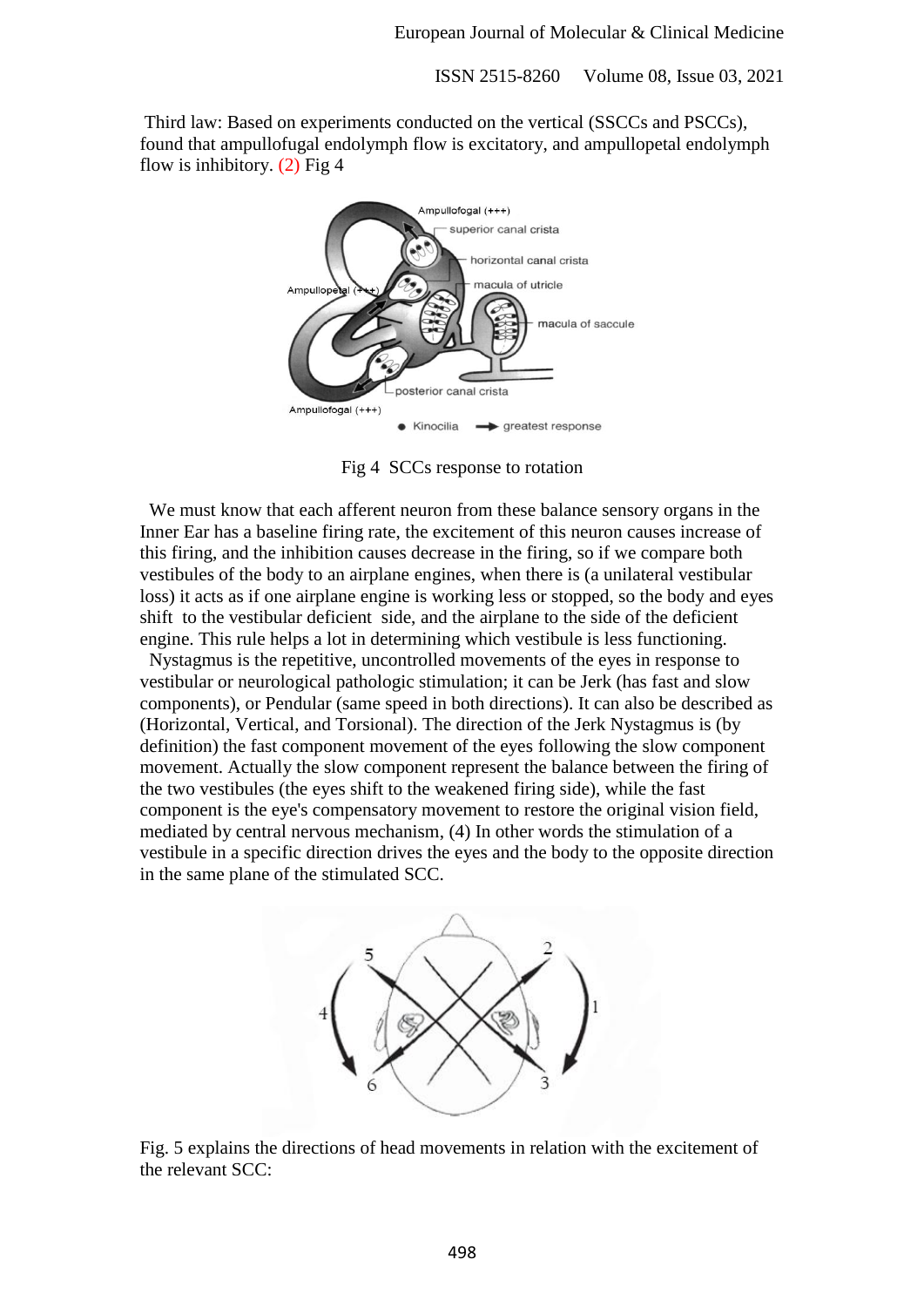Head movement 1 causes ampullopetal excitement in the Right LSCC, drives the eyes and body to direction 4 (to preserve the fixation of vision field and posture, and this would be the slow component of nystagmus if present in pathologic conditions like overexcitement of Right LSCC or inhibition of Left LSCC.

Head movement 2 causes ampullofogal excitement in the Right SSCC, drives the eyes and body to direction 6 (pathologic overexcitement of Right SSCC or inhibition of Left PSCC).

Head movement 3 causes ampullofogal excitement in the Right PSCC, drives the eyes and body to direction 5, (pathologic overexcitement of Right PSCC or inhibition of Left SSCC).

Same applies for movements 4, 5, 6.

Physiologic inhibition of one canal is accompanied with excitement of the pairing canal, while pathologic inhibition of any one of these canals shifts the neural firing balance to the other pairing (normal firing) SCC, and so gives the patient a false feeling of head rotation in the relevant direction of the arrow representing this pairing SCC (Fig 5).

Example if the Right LSCC is pathologically inhibited, the newly dominating Left LSCC will give the patient a feeling of head rotation in the direction of arrow No. 4 (to the left), so the patient will fall and have a slow component of nystagmus to the right (arrow 1).

# **Vestibular Testing:**

Vestibular testing implies enforcement of external effects on the Vestibules and observing the balance function regarding the (Posture, Eyes movements and fixation). Eyes observation is best accomplished by using (Frinzel Glasses) to prevent the voluntary eyes fixation.

The following is simplified Qualitative testing technique of the vestibular function; it is qualitative as it is aimed to the primary evaluation of the patients in the General ENT or Family Medicine Clinic, which has to be followed by more Quantitative Vestibular evaluation in the specialized VDU Clinic. This primary evaluation helps for identifying the peripheral Vestibular causes, and the dangerous signs for acute or chronic central causes of vertigo.

| Examination        | Method                        | Interpretation                          |
|--------------------|-------------------------------|-----------------------------------------|
| <b>Spontaneous</b> | Patient sitting in upright    | <b>Normal:</b> fixed gaze               |
| <b>Nystagmus</b>   | position and looking in the   | Vestibular pathology: Horizontal-       |
| (3), (4)           | Primary gaze position         | torsional, jerk nystagmus,              |
|                    | (looking straight ahead 0)    | suppresses with visual fixation         |
|                    | degree and horizontal) to a   | <b>Central pathology:</b> changing in   |
|                    | fixed target, first with the  | direction, horizontal, vertical,        |
|                    | eyes best corrected vision    | torsional, or pendular nystagmus,       |
|                    | (glasses if needed), then     | enhances                                |
|                    | with Frinzel glasses.         | with visual fixation                    |
| <b>Gaze-evoked</b> | Patient's head fixed ahead,   | <b>Normal:</b> fixed gaze               |
| <b>Nystagmus</b>   | eyes looking in eccentric     | <b>Vestibular pathology: Direction-</b> |
| (2), (3), (4)      | gaze (off the Primary gaze)   | fixed nystagmus, increases              |
|                    | position) to a point within 0 | while gazing in the direction of the    |

## **Vestibular Tests:**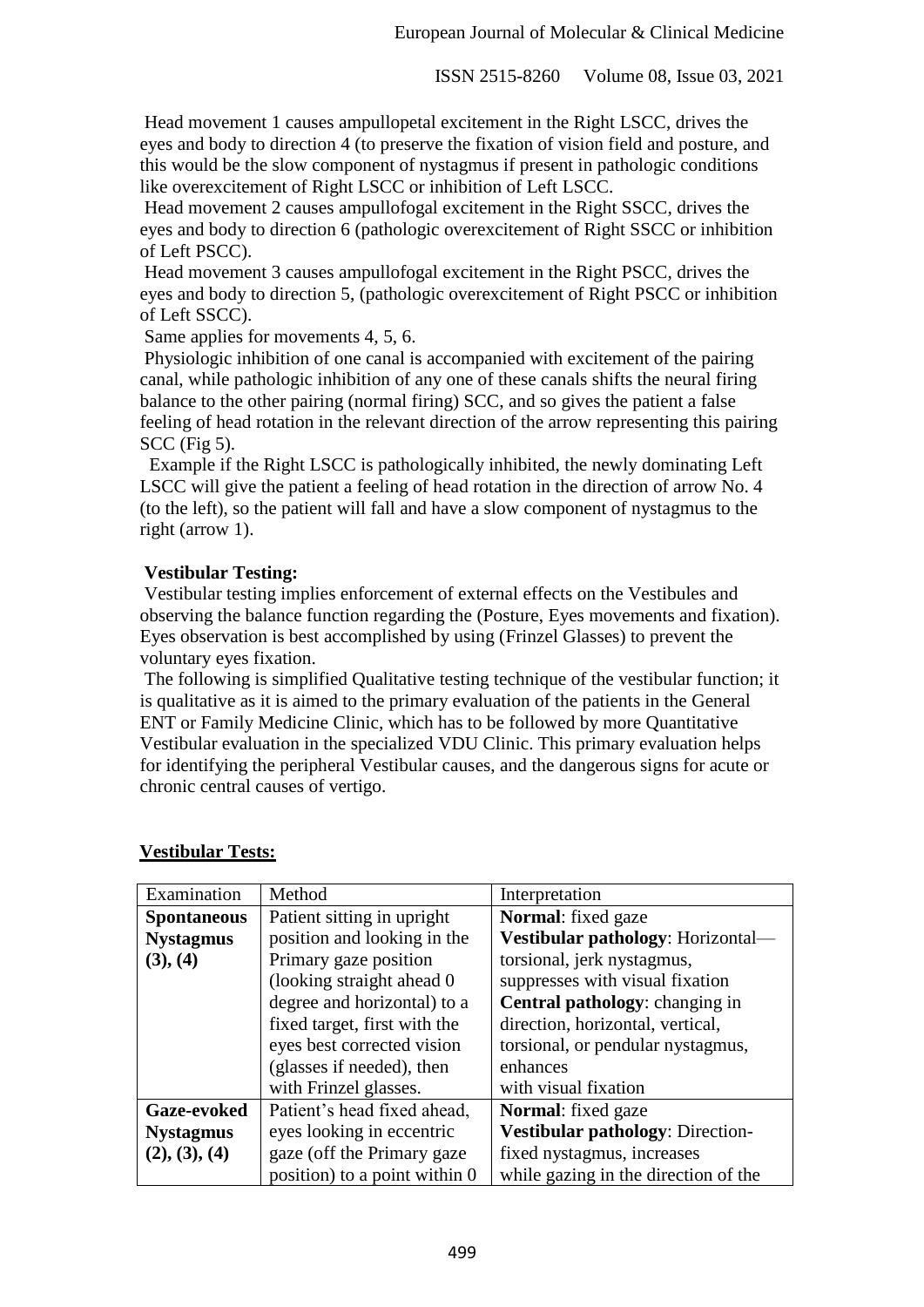|                             | to 30 degrees right and left                             | fast phase (better vestibule)/                                |
|-----------------------------|----------------------------------------------------------|---------------------------------------------------------------|
|                             |                                                          | (Alexander law)                                               |
|                             |                                                          | <b>Central pathology: Direction-</b>                          |
|                             |                                                          | changing nystagmus,                                           |
|                             |                                                          | fast-phase movement in the direction                          |
|                             |                                                          | of gaze, or rebound nystagmus in                              |
|                             |                                                          |                                                               |
|                             |                                                          | neutral gaze                                                  |
| <b>Eyes</b>                 | Alternate patient's eyes                                 | Vestibular pathology: normal fixed                            |
| <b>Saccades</b>             | fixation (head fixed straight                            | Central pathology: Abnormalities in                           |
| (2), (3), (4)               | ahead), on the nose of the                               | eyes movement (Accuracy, conjugate                            |
|                             | examiner in the Primary                                  | movement, velocity, and initiation)                           |
|                             | gaze position and his finger                             |                                                               |
|                             | in 15 degrees right, left, up,                           |                                                               |
|                             | and down                                                 |                                                               |
| <b>Smooth</b>               | Examiner positions his                                   | Normal patients,                                              |
| pursuit                     | index finger directly in front                           | Vestibular pathology: Normal                                  |
| (2), (5)                    | of the patient and moves the                             | smooth movement.                                              |
|                             | target smoothly 20 to 30                                 | Central pathology: catch-up                                   |
|                             | degrees per second fast, first                           | saccades                                                      |
|                             | in the horizontal plane and                              |                                                               |
|                             |                                                          |                                                               |
|                             | then in the vertical plane.                              |                                                               |
|                             | The testing                                              |                                                               |
|                             | area is restricted to                                    |                                                               |
|                             | 30 degrees to the left, right,                           |                                                               |
|                             | up, and down from Primary                                |                                                               |
|                             | gaze position                                            |                                                               |
|                             |                                                          |                                                               |
| <b>Head</b>                 | Patient's head tilted 30                                 | Normal patient or equal vestibular                            |
| <b>Shaking Test</b>         | degrees forward to make the                              | loss on both sides: fixed gaze.                               |
|                             | LSCC horizontal, head is                                 |                                                               |
| (6)                         |                                                          | <b>Asymmetric vestibular pathology</b>                        |
| (safety)                    | rotated 30 degrees                                       | $($ > 50% unilateral damage):                                 |
| concerns                    | alternating to both sides, in                            | nystagmus                                                     |
| regarding the               | a 2HZ frequency for 20                                   | (in plane of damaged canal with fast                          |
| patient's                   | seconds, then sudden stop                                | phase toward stronger ear).                                   |
| cervical spine              | the head and observe the                                 | <b>Central pathology: cross-coupling</b>                      |
| and large                   | eyes fixation. Test can be                               | of nystagmus, (nystagmus appears in                           |
| vessels)                    | repeated in vertical plane                               | a plane other than that being                                 |
|                             |                                                          | stimulated), prolonged nystagmus                              |
|                             |                                                          | and disconjugate nystagmus,                                   |
|                             |                                                          | extremely more fast and large                                 |
|                             |                                                          | nystagmus                                                     |
| <b>Head</b>                 | To test the SCCs                                         | Normal: fixed gaze                                            |
| impulse                     | The patient is asked to                                  | Vestibular pathology ( $> 50\%$                               |
| test (HIT)                  | fixate his eyes on the                                   | unilateral damage): Re-fixation                               |
| (7), (8)                    | examiner's nose, while the                               | saccade generated when doing                                  |
| (safety)                    | head is impulsively                                      | rotational head thrusts in a direction                        |
| concerns                    |                                                          |                                                               |
|                             | (suddenly) and                                           | supposed to stimulate the                                     |
| regarding the               | unpredictably moved 20 to                                | pathologically inhibited SCC                                  |
| patient's<br>cervical spine | 30 degrees in one direction.<br>The velocity of the head | <b>Central Pathology: Test negative</b><br>(most of the time) |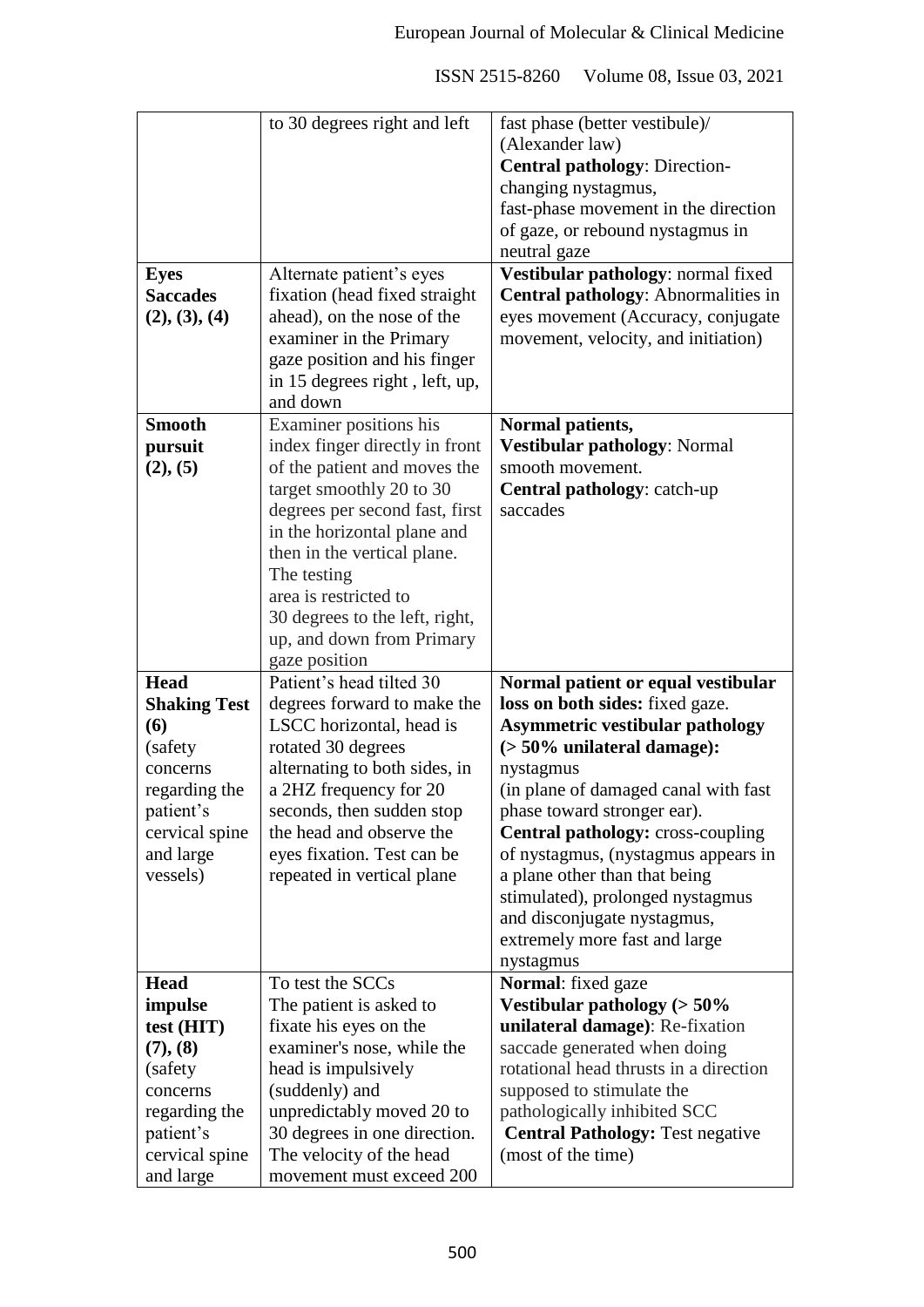| vessels)           | degrees/second, examiner                               |                                          |
|--------------------|--------------------------------------------------------|------------------------------------------|
|                    | should start at low speed                              |                                          |
|                    | and gradually increase to the                          |                                          |
|                    | test speed                                             |                                          |
|                    | *(More detailed                                        |                                          |
|                    | instructions after the table)                          |                                          |
| <b>Head heave</b>  | To test the Otolith organ in                           | Normal: fixed gaze                       |
| test               | the Utricles.                                          | Vestibular pathology ( $> 50\%$          |
| $(HHT)$ (8)        | The examiner applies linear                            | unilateral Utricular damage): Re-        |
| (safety            | head heaves (slides) on an                             | fixation saccade generated with linear   |
| concerns           | axis that pass through both                            | head heaves toward the damaged           |
| regarding the      | vestibules (intervestibular),                          | side                                     |
| patient's          | in a way that maintains the                            |                                          |
| cervical spine     | head orientation in the space                          |                                          |
| and large          | fixed, and maintaining the                             |                                          |
| vessels)           | patient's visual fixation on                           |                                          |
|                    | the examiner's nose                                    |                                          |
| <b>Positioning</b> | Observe the eyes when                                  | Normal: fixed gaze.                      |
|                    |                                                        |                                          |
| testing $(9)$      | taking these head positions<br>See ** for more details | <b>Vestibular Pathology:</b>             |
| (10)               |                                                        | Nystagmus that has a brief latency (5)   |
| (Nystagmus         |                                                        | to 20 sec.), less than 30 sec. duration, |
| induced by         |                                                        | fatigable with repeated positioning,     |
| actual             |                                                        | and sometimes reversal nystagmus         |
| movement of        |                                                        | when returning to the original upright   |
| the head from      |                                                        | position, see ** for more details        |
| one position       |                                                        | <b>Central Pathology: Immediate</b>      |
| to another)        |                                                        | without latency, persists more than 1    |
| Dix-Halpike        |                                                        | min,                                     |
| for (Posterior     |                                                        | no fatigue, no reversal nystagmus,       |
| SCC)               |                                                        | direction                                |
| <b>Supine roll</b> |                                                        | changing, usually no vertigo             |
| test for           |                                                        | sensation                                |
| (Lateral SCC)      |                                                        |                                          |
| Limb               | <b>Observe the Smoothness</b>                          | Normal: Limb coordination                |
| coordination       | and accuracy of Limb                                   | accurate.                                |
| Tests $(11)$       | coordination                                           | <b>Vestibular Pathology: (2)</b>         |
| Finger to nose     | See *** for more details                               | All limb coordination                    |
| test               |                                                        | tests, except past pointing, are normal  |
| Finger nose        |                                                        | Past pointing: arms shifting toward      |
| finger test        |                                                        | the side of the pathologic vestibule.    |
| Hand rapid         |                                                        | <b>Central Pathology: abnormalities</b>  |
| alternating        |                                                        | (dysmetria or dysdiadochokinesia) in     |
| test               |                                                        | any of these tests                       |
| Fine finger        |                                                        |                                          |
| movement           |                                                        |                                          |
| test               |                                                        |                                          |
| Past pointing      |                                                        |                                          |
| test               |                                                        |                                          |
| Posture            |                                                        |                                          |
|                    | patient is asked to stand                              | <b>Normal:</b> Normal posture            |
| <b>Romberg</b>     | with his feet together                                 | <b>Vestibular Pathology:</b>             |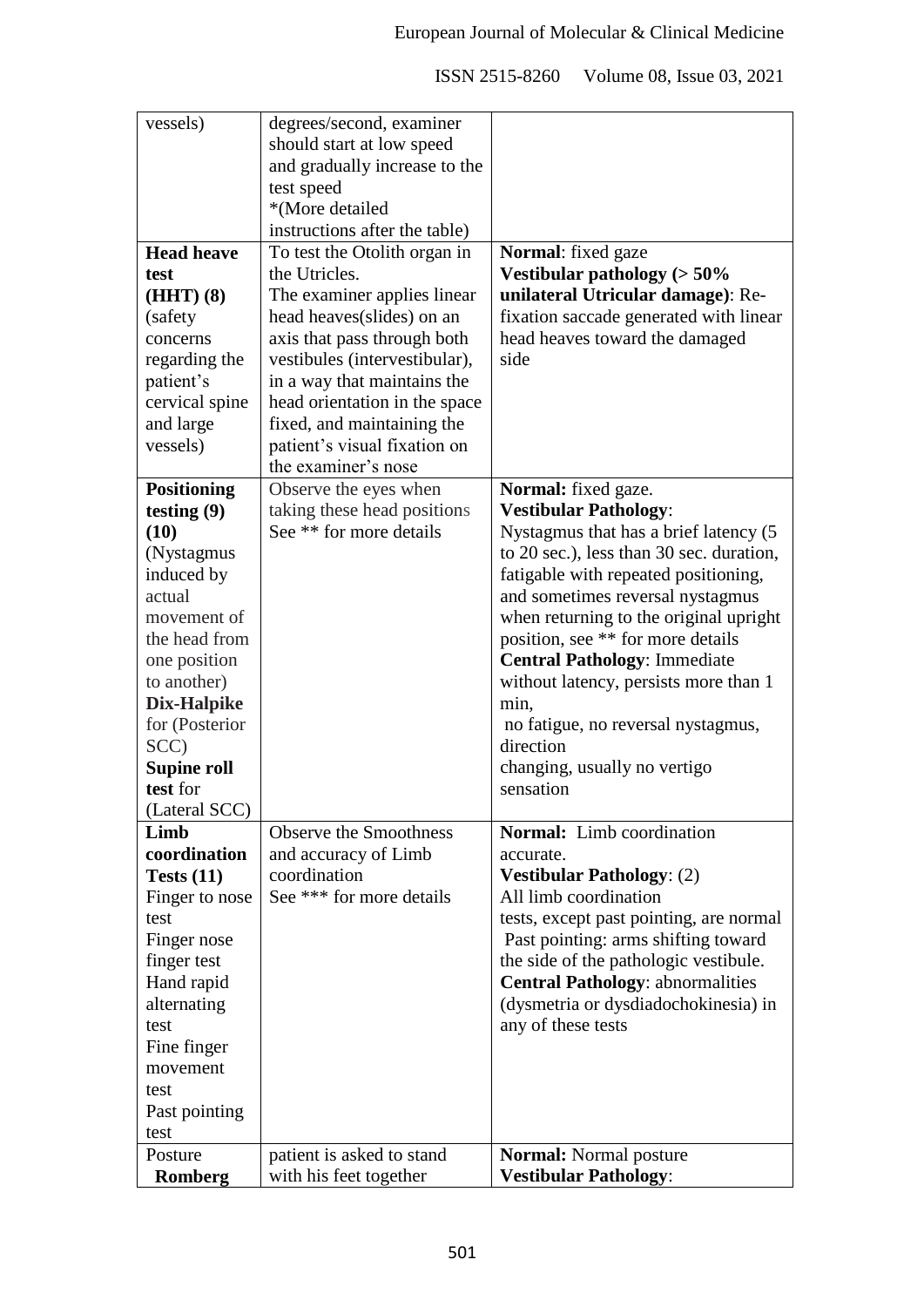| tests               | and arms down                      | Fall to the weak side with eyes         |
|---------------------|------------------------------------|-----------------------------------------|
|                     |                                    | closed, balance improves when eyes      |
|                     |                                    | open                                    |
|                     |                                    | <b>Central Pathology:</b>               |
|                     |                                    | Falls with eyes open                    |
| Gait                | Tandem gait: Patient walks         | <b>Normal:</b> Normal gate              |
| <b>Tandem</b>       | in line with his heals             | Vestibular Pathology: Abnormal          |
| gait,               | touching toes, eyes open           | tandem gait with eyes closed, rotation  |
|                     | and closed                         | to side of lesion. Gate improves with   |
| <b>Unterberger</b>  | Unterberger (Fukuda):              | eyes open                               |
| (Fukuda)            | Patient marches in place           | <b>Central Pathology: Gait</b>          |
| stepping            | with his arms extended in          | abnormalities (e.g., ataxia, shuffling, |
| test                | front for 2 minutes eyes           | etc.) with eyes open and closed         |
|                     | open and closed                    |                                         |
|                     | stepping test: Patient walks       |                                         |
|                     | 2 steps forward and                |                                         |
|                     | backward repeatedly eyes           |                                         |
|                     | open and closed                    |                                         |
|                     |                                    |                                         |
| Mastoid             | Vibrator on the mastoid, and       | <b>Normal:</b> No Nystagmus             |
| vibration           | Frenzel glasses used               | Vestibular Pathology ( $> 50\%$         |
| (2), (12)           |                                    | unilateral damage): Nystagmus in        |
|                     |                                    | the plane of the inhibited SCC toward   |
|                     |                                    | the stronger ear                        |
| Pressure-           | Apply pressure on the              | <b>Normal:</b> No Nystagmus             |
| evoked              | Middle ear by tragal               | <b>Vestibular Pathology:</b>            |
| eye                 | compression, pneumatic             | Nystagmus and vertigo in case of:       |
| movements           | otoscopy, or Valsalva              | Oval window (perilymph fistula,         |
| (2), (13)           | maneuvers, and observe the         | excessive footplate movement),          |
|                     | eyes with Frenzel glasses          | round window perilymph fistula,         |
|                     |                                    | enlarged cochlear aqueduct), lateral    |
|                     |                                    | SCC (perilymph fistula), and superior   |
|                     |                                    | SCC (dehiscence).                       |
| Sound-              | Apply high sound pressure          | <b>Normal:</b> Fixed gaze               |
| evoked eye          | on the middle ear by Pure          | <b>Vestibular Pathology:</b>            |
| Movements           |                                    | Same as above (Pressure-evoked)         |
|                     | tones (100 dB), and observe        |                                         |
| (2), (13)           | the eyes with Frenzel              |                                         |
| <b>Test of Skew</b> | glasses<br>Ask the patient to look | <b>Normal or Vestibular Pathology:</b>  |
|                     | straight ahead to the              |                                         |
| (2), (14)           |                                    | Fixed gaze                              |
|                     | examiner's nose, then              | <b>Central Pathology:</b>               |
|                     | quickly and alternatively          | Abnormal vertical (covered eye)         |
|                     | cover one patient's eye            | movement often associated with          |
|                     |                                    | vertical diplopia                       |
| <b>Caloric Test</b> | Patient sitting upright, head      | Cold stimulation causes ampulofogal     |
|                     | extended 60 degrees                | inhibition in the tested ear (cool      |
|                     | backwards (to make the             | heavier endolymph goes down by          |
|                     | LSCC vertical), Irrigate the       | gravity, and so nystagmus away from     |
|                     | <b>External Auditory Canal</b>     | the tested ear                          |
|                     | with cold $(30$ degrees C), or     |                                         |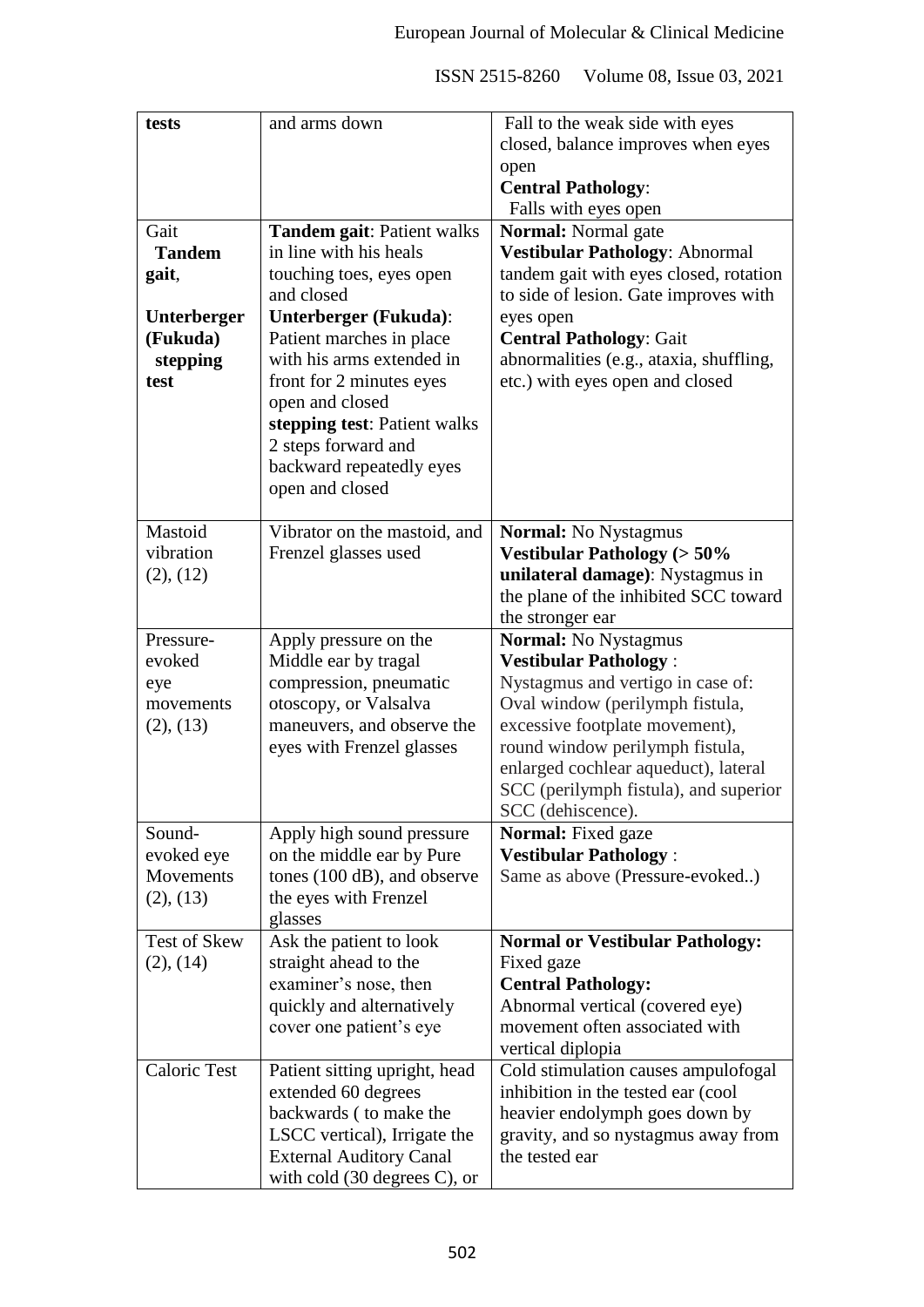| hot $(44$ degrees C) water or |  |
|-------------------------------|--|
| air.                          |  |

#### \***Head Impulse (Thrust) Test**: (7)

 To test the lateral semicircular canals (LSCC), we must tilt the patient's head 30 forward to put the LSCC in a horizontal plane, so to test the Right LSCC tern the head 30 degrees left then thrust it back to midline, this gives ampulopetal stimulation in the Right LSCC and ampulofogal inhibition in the left LSCC.

 To test the vertical canals we need to align each one of them with the Sagittal plane, and create a stimulus ampulofogal movement, so to test the right SSCC turn the head 45 degrees to the left then thrust it downwards to create ampulofogal stimulation in the canal. Same applies for PSCCs.

 In each one of these tests the eyes of the normal patient is supposed to stay fixed on the examiner's nose (or a target), and there will be saccades in the impaired SCC. Test is repeated 5 to 10 times to document fixation failure.

## **\*\*Positioning Testing** (9) (10)

 **Dix-Halpike Test**: Used to identify Posterior SCC Benign Paroxysmal Positional Vertigo (BPPV). The patient is sitting and examiner turns his head 45 degrees to the right then put the patient in supine position, head hanging out the table between the hand of the examiner, 20 degrees beneath the plane of the table, observe for nystagmus and vertigo, wait 30 seconds (some authors recommend waiting for 60 seconds) (9B), then put the patient upright again while maintaining the head 45 degrees turned right, wait 30 second and observe for nystagmus and vertigo again, repeat the exam head turned 45 degrees the left. The nystagmus seen when the affected ear down, and should be up beating, geotropic (upper pole of eye moving toward the ground), torsional, Nystagmus lasts 5 to 20 seconds. Fading dizziness with repetition of Dix-Halpike to one side without nystagmus might be appropriate to be considered as positive test. (10)

 To test the SSCC put the patient sitting upright, turn the head 45 degrees to the other side (opposite the tested ear), tell the patient to bend down 90 degrees, watch for nystagmus.

 **Modified Positioning Test (**Supine Roll Test): for identifying LSCC BPPV. Put the patient in supine position, head lifted up 30 degrees on a pillow (to make the Lateral SCC vertical), roll the patient's head 90 degrees to the right and left. Nystagmus (horizontal, geotropic) will appear when the pathologic ear down.

## **\*\*\*Limb coordination Tests (11)**

**Finger to nose test**: The patient closes his eyes, extends his arm horizontally both sides, and then touches his nose repeatedly and alternatingly with both arms. **Finger nose finger test**: The patient touches the examiner's finger then his own nose then back to the examiner's finger while the examiner moves his finger to new points in front of the patient.

**Hand rapid alternating test**: the patient should tap on his thigh alternatingly with the back and front of his hand.

**Fine finger movement test**: The patient touches quickly by his thumb the four fingers of his same hand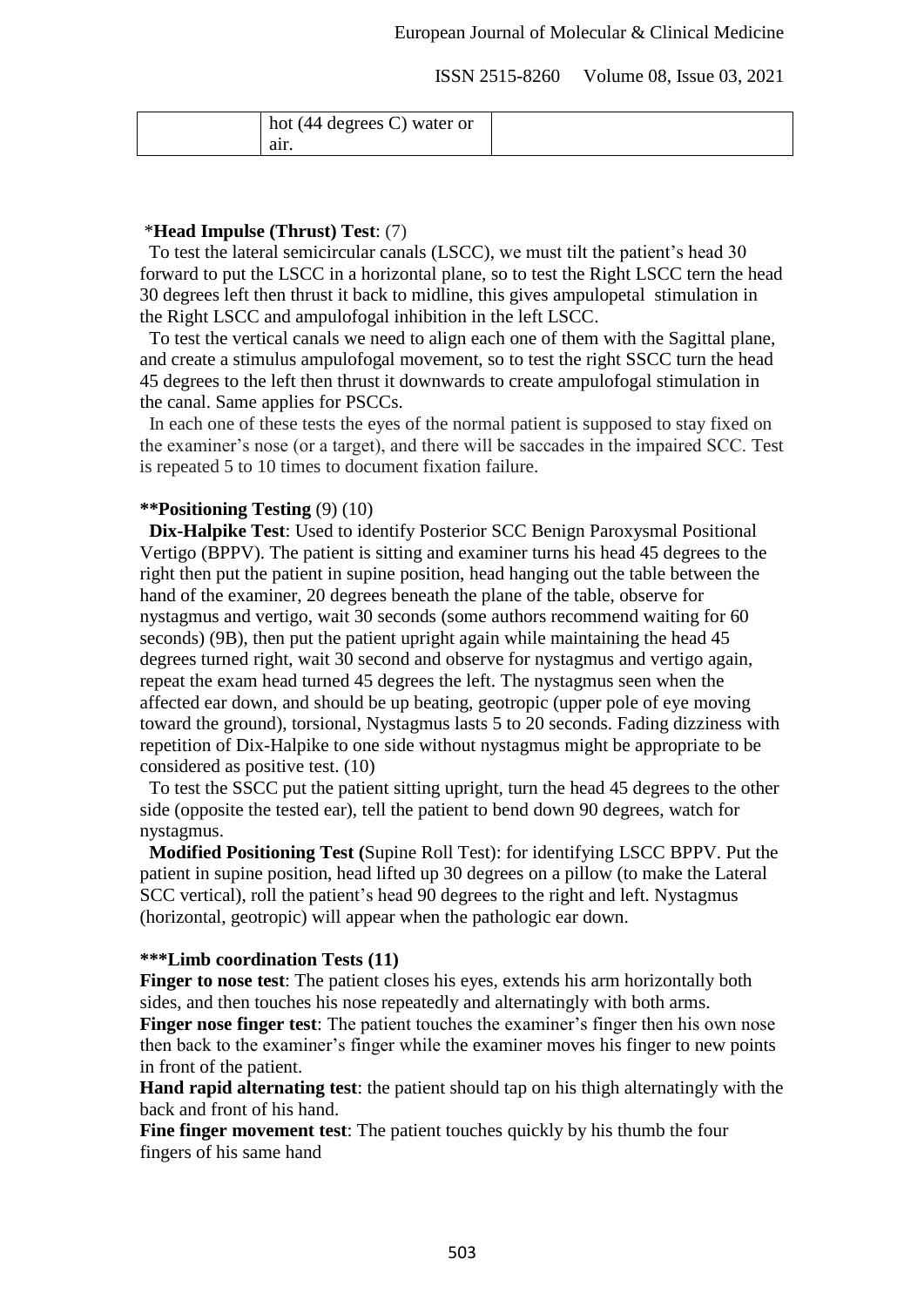**Past pointing test**: The patient points with his both index fingers arms extended up to the ceiling, and then he puts his arms front to touch the examiner index fingers (sitting in front of the patient with his both index fingers pointing up).

HINTS to INFARCT: Are a battery of tests for identifying acute central nervous pathology in patients with Persistent vertigo and nystagmus for hours or days. (15)

| <b>Test</b>         | <b>Result in Central Acute Pathology</b> |
|---------------------|------------------------------------------|
| <b>Head Impulse</b> | <b>Impulse Normal</b>                    |
| <b>Nystagmus</b>    | <b>Fast-phase Alternating</b>            |
| <b>Test of Skew</b> | <b>Re-fixation on Cover Test</b>         |

Red Flags that might indicate central nervous system issues:

 Numbness, Tingling, muscle weakness, Slurred speech, Loss of consciousness, Rigidity, Visual field loss, Memory loss, Cranial nerve dysfunction, Progressive hearing loss, Tremors, Poor coordination, Upper Motor Neuron ( UMN ) signs ( Spasticity, Clonus, Babinski ), Vertical Nystagmus fail to stop on eyes fixation.(16) (17)

#### Summery

 Qualitative Vestibular testing are useful tools for primary evaluation of VDU patients, they can direct the physician to the deferential diagnosis of the case, and sometimes can be lifesaving when early diagnosed serious central nervous system conditions, these tests are to be followed by more quantitative tests in the VDU, or Neurology specialized clinics.

Resources

(1) Dizziness and Vertigo, An Introduction and Practical Guide, by rahul G Kanegaonkar, FrcS(ORL-HNS) Consultant in otolaryngology, Medway Maritime Hospital, Kent, UK, Honorary senior Lecturer in otorhinolaryngology, anglia ruskin University, Chelmsford, UK, James r tysome MA, Phd, FrcS(ORL-HNS) Consultant in otolaryngology and skull Base surgery, addenbrooke's Hospital, Cambridge, UK

(2) Bailey's Head and Neck Surgery, Jonas Johnson MD

(3) Assessment: vestibular testing techniques in adults and children: report of the Therapeutics and Technology Assessment Subcommittee of the American Academy of Neurology,

DOI: 10.1212/wnl.55.10.1431

(4) Diagnostic value of nystagmus: spontaneous and induced ocular oscillation

https://jnnp.bmj.com/content/jnnp/73/6/615.full.pdf

(5) Saccades and Smooth pursuit eye movements in central vertigo,

/https://www.ncbi.nlm.nih.gov/pmc/articles/PMC3203746

(6) Head Shaking Nystagmus, https://www.dizziness-and-

balance.com/research/hsn/Head%20Shaking%20Nystagmus.htm

(7) Head-Impulse Test (HIT or VHIT) and Head Heave test (HHT), Timothy C. Hain, MD •See also: VHIT test• Page last modified: August 24, 2020, https://www.dizziness-and-

balance.com/practice/head-impulse.html

(8) Head-Impulse Test (HIT or VHIT) and Head Heave test (HHT), http://dizziness-andbalance.com/practice/head-impulse.html

(9) Benign Paroxysmal Positional Vertigo, May 2010Journal of Clinical Neurology 6(2):51-63, DOI:

10.3988/jcn.2010.6.2.51

(10) Positioning Tests, British Society of Audiology, https://www.thebsa.org.uk/wpcontent/uploads/2015/12/Positioning-Tests-Recommended-Procedure-09.12.2015.pdf

(11) Limb coordination Tests, https://www.physio-pedia.com/Coordination\_Exercises

(12) The Skull Vibration-Induced Nystagmus Test of Vestibular Function—A Review, doi: 10.3389/fneur.2017.00041